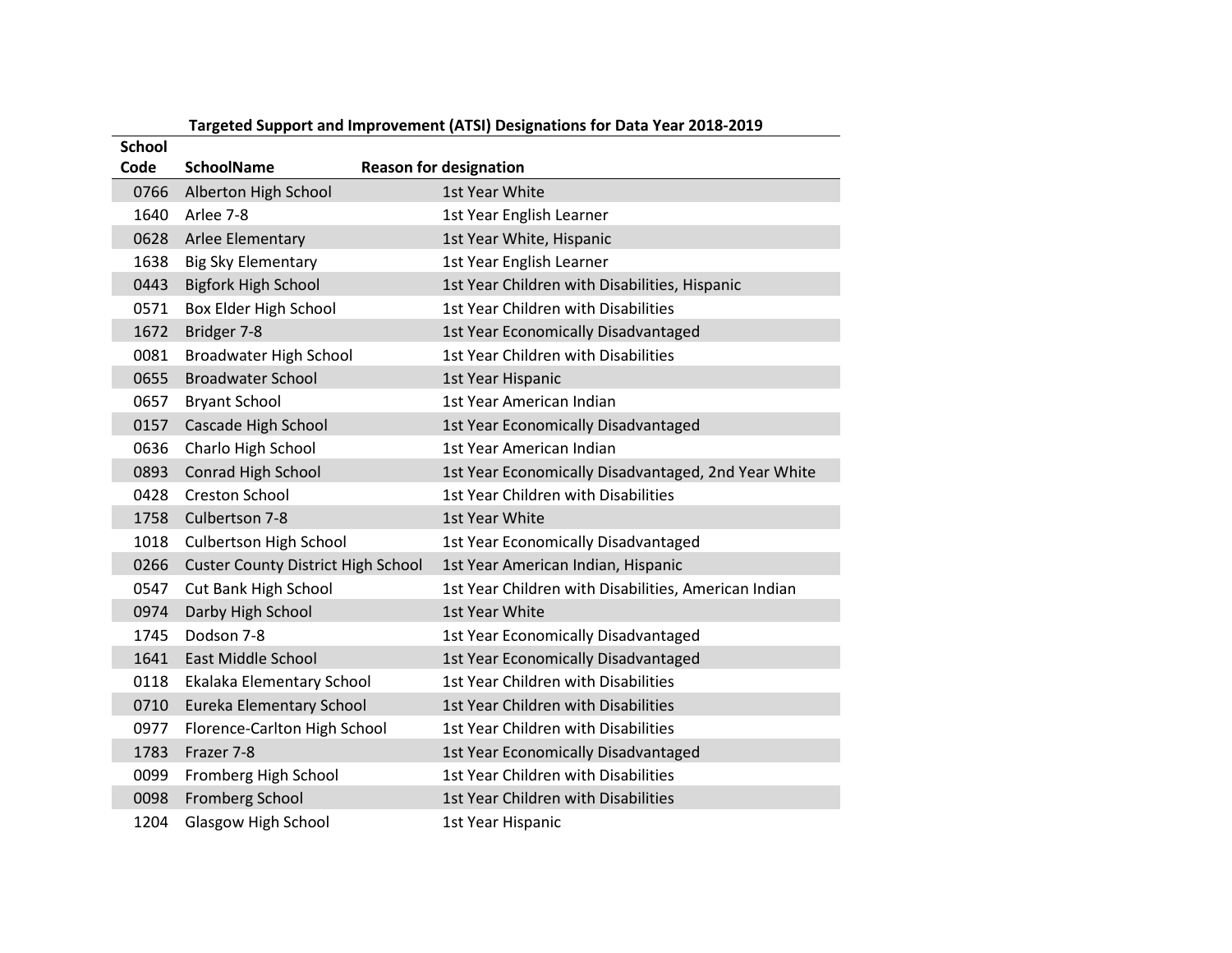| 0037 | Hardin High School             | 1st Year Children with Disabilities                                          |
|------|--------------------------------|------------------------------------------------------------------------------|
| 0574 | <b>Highland Park School</b>    | 1st Year Hispanic                                                            |
| 1787 | Hillcrest 7-8                  | 1st Year Economically Disadvantaged, White                                   |
| 1528 | <b>Hillcrest School</b>        | 1st Year Hispanic                                                            |
| 0623 | Hobson High School             | 1st Year Economically Disadvantaged                                          |
| 1766 | Hot Springs 7-8                | 1st Year White                                                               |
| 1057 | <b>Hot Springs School</b>      | 1st Year Children with Disabilities                                          |
| 1304 | Independent School             | 1st Year Hispanic                                                            |
| 0240 | <b>Kircher School</b>          | 1st Year White                                                               |
| 1500 | L A Muldown School             | 1st Year Hispanic                                                            |
| 0705 | Libby High School              | 1st Year Children with Disabilities                                          |
| 0577 | Lincoln-McKinley School        | 1st Year Hispanic                                                            |
| 1495 | Linderman School               | 1st Year Economically Disadvantaged                                          |
|      |                                | 1st Year Economically Disadvantaged, Children with                           |
| 1669 | Lodge Grass 7-8                | Disabilities, English Learner, American Indian                               |
| 0713 | <b>McCormick School</b>        | 1st Year White                                                               |
| 1662 | Medicine Lake 7-8              | 1st Year White                                                               |
| 1064 | Medicine Lake School           | 1st Year Children with Disabilities                                          |
| 1688 | Moore 6-8                      | 1st Year White                                                               |
| 1536 | <b>North Star School</b>       | 1st Year Hispanic                                                            |
| 1765 | Noxon 7-8                      | 1st Year Economically Disadvantaged, White                                   |
| 1055 | Noxon High School              | 1st Year White                                                               |
| 0497 | <b>Ophir Elementary School</b> | 1st Year Economically Disadvantaged, Children with<br>Disabilities, Hispanic |
| 1823 | Pine Creek 6-8                 | 1st Year White                                                               |
| 1016 | Poplar High School             | 1sy Year Economically Disadvantaged                                          |
| 0579 | Rocky Boy School               | 1st Year Hispanic                                                            |
| 1519 | Ronan Middle School            | 1st Year English Learner                                                     |
| 0809 | Roundup Elementary             | 2nd Year Hispanic                                                            |
| 1740 | Seeley Lake 7-8                | 1st Year Children with Disabilities                                          |
| 1433 | Sentinel High School           | 1st Year Hispanic                                                            |
|      |                                |                                                                              |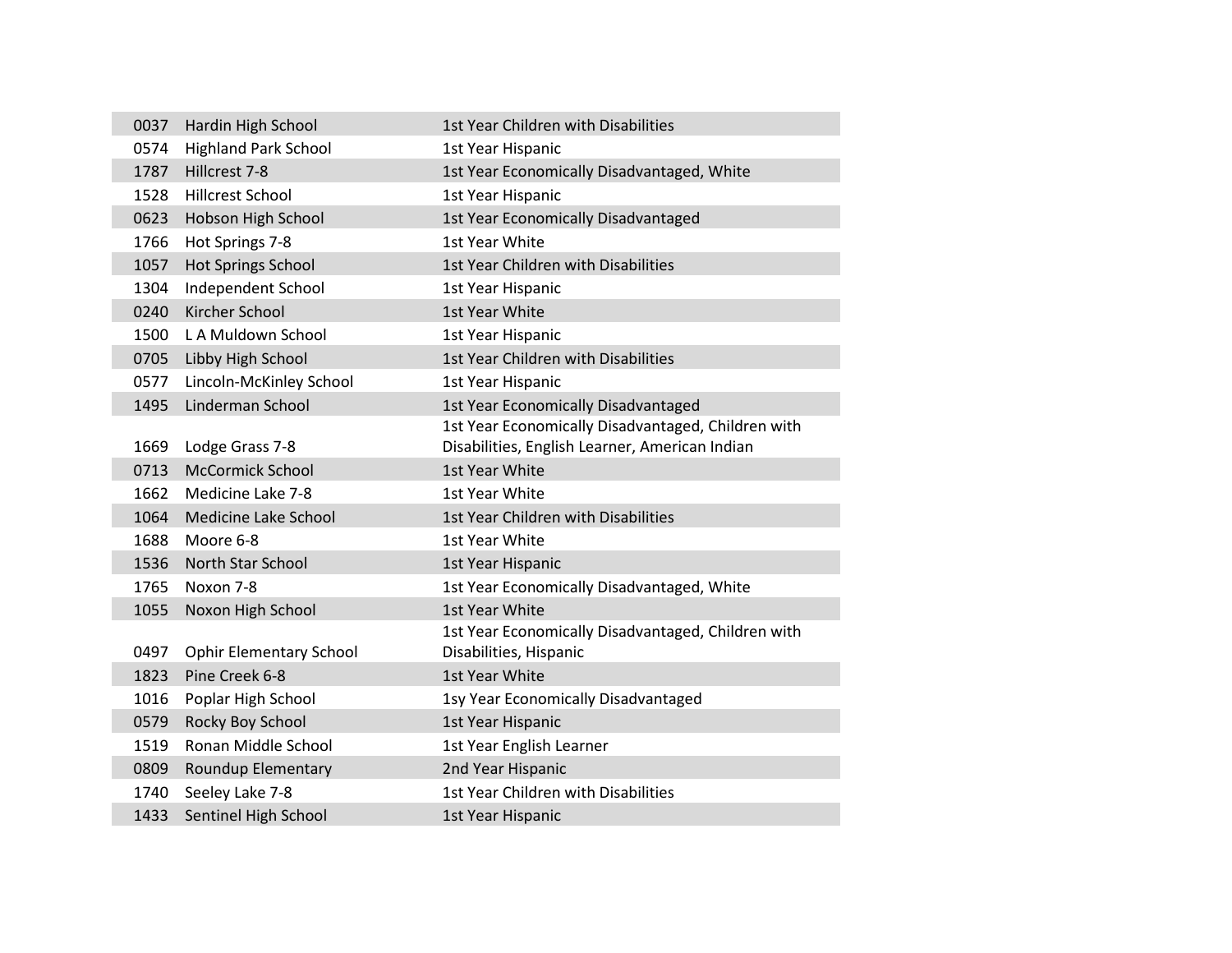| 1175 | Shelby 7-8                     | 1st Year White                                                            |
|------|--------------------------------|---------------------------------------------------------------------------|
| 1178 | Shelby High School             | 1st Year American Indian                                                  |
| 0174 | Simms High School              | 1st Year Children with Disabilities                                       |
| 1477 | Smith School                   | 1st Year Hispanic                                                         |
| 0771 | St Regis High School           | 1st Year Economically Disadvantaged, White                                |
| 1168 | Sunburst High School           | 1st Year Economically Disadvantaged                                       |
| 0954 | <b>Terry School</b>            | 1st Year Economically Disadvantaged, Children with<br><b>Disabilities</b> |
| 1047 | Thompson Falls Elem School     | 1st Year Children with Disabilities                                       |
| 1048 | Thompson Falls High School     | 1st Year Children with Disabilities                                       |
| 1803 | Utterback 4-6                  | 1st Year Children with Disabilities                                       |
| 1540 | Utterback 7-8                  | 1st Year Economically Disadvantaged, White                                |
| 0899 | Valier High School             | 1st Year Economically Disadvantaged, American Indian                      |
| 0898 | Valier School                  | 1st Year American Indian                                                  |
| 0972 | Victor High School             | 1st Year Children with Disabilities                                       |
| 0496 | West Yellowstone High School   | 1st Year Economically Disadvantaged, Hispanic                             |
| 0448 | Whitefish High School          | 1st Year Children with Disabilities, Hispanic                             |
| 0607 | <b>Whitehall Elementary</b>    | 1st Year Hispanic                                                         |
| 0392 | Winifred High School           | 1st Year White                                                            |
| 1532 | Wolf Point 7-8                 | 1st Year English Learner                                                  |
| 1456 | Yellowstone Academy Elementary | 1st Year Children with Disabilities                                       |

Targeted Support and Improvement (ATSI) Monitoring: schools identified in 2017-2018 that exceeded performance threshold in 2018-2019

| SС   | <b>SchoolName</b>       | Subgroup                             |
|------|-------------------------|--------------------------------------|
| 1775 | Absarokee 6-8           | <b>Children with Disabilities</b>    |
| 0326 | Anaconda Sr High School | White, Economically Disadvantaged    |
| 1058 | Hot Springs High School | White                                |
| 1610 | Lincoln High School     | White                                |
| 1565 | North Harlem Elementary | White                                |
| 1022 | Northside School        | Children with Disabilities, Hispanic |